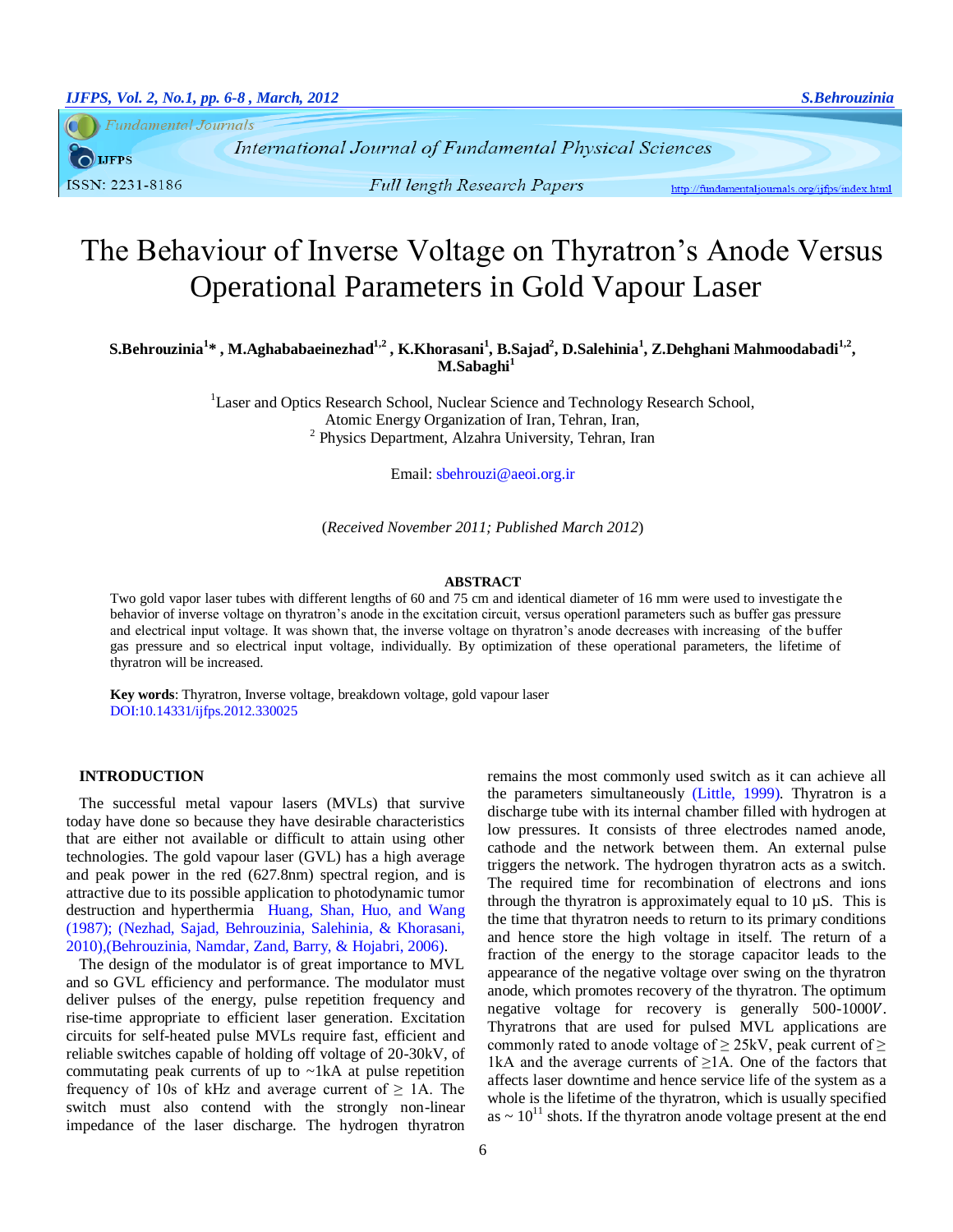of each excitation pulse routinely exceeds -2-3kV, then metal ions sputtered from the anode lengthen the recovery time and eventually cause failure of the thyratron to recover [\(Le Gal La](#page-2-4)  [Salle, 1988\)](#page-2-4). Damage to the cathode and anode also occur due to internal heating at the beginning of commutation, when the thyratron anode voltage is still high, and the current is substantial. The most successful means of reducing thyratron stresses is by using non-linear magnetic field [\(Behrouzinia et](#page-2-2)  [al., 2006\)](#page-2-2). The laser tube is a non-linear load, whose impedance depends on its plasma (tube capacitance and inductance) and plasma conductivity, each of which is time dependent. The rise time and strength of the longitudinal electric field in GVL and the form of the current pulse depend on the tube impedance. Matching of the laser tube to the external circuit is important to attain high laser efficiency. The overall laser tube impedance can be represented by a transmission line of resistance, inductance and capacitance. The resistance of a GVL increases linearly with its length and buffer gas pressure, and inversely with its gas temperature and electron density [\(Blau, 1996\)](#page-2-5), [\(Gilbert & Cameron, 1965\)](#page-2-6). By varying the operational parameters such as buffer gas pressure and electrical input voltage, the impedance of the tube is varied and the value of inverse voltage on thyratron's anode is varied so, due to the mis-match impedance between circuit and laser tube. So by tuning these operational parameters the inverse voltage on thyratron's anode is set to the optimize value. Therefore we can control the operation of the thyratron and increased its lifetime. However, with more inverse voltage, it causes the device to dissipate energy and hence the thyratron is spoilt. Increasing the inverse voltage on the thyratron's anode from the specified value leads to a huge decline in its lifetime. Even in powerful thyratron, the permitted value of inverse voltage does not exceed 5 kV. In this work, the dependence of inverse voltage of the thyratron's anode on the input voltage and pressure of He-Ne buffer gas have been investigated, individually and, the amount of breakdown voltage versus excited tube's length and buffer gas pressure have been studied.

# **EXPERIMENTAL APPARATUS**

In this work, two identical GVLs with an inner diameter of 16 mm and active medium length of 60 cm and 75 cm have been used. Plasma cavities are made of alumina which can tolerate the temperature greater than  $1700^{\circ}$ C which is surrounded with Alumina Fiber. Two cylindrical electrodes made of molybdenum are employed for discharging. The Laser system consists of two coaxial tubes. The internal tube is ceramic named the plasma tube (the place of producing plasma) and external tube is water jacket. Self- inductance of the two coaxial tubes is produced by the transition of magnetic flux across the space between the two tubes. The capacitive property is generated when the electric field is implemented between the conductor and insulator tubes. The resistance value has a direct relation with the length of the laser and buffer gas pressure whereas changes with electron density reversely. Each of laser tube has been coupled to a standard driven circuit, separately, as shown in Fig.1. The gas in the tube is excited by the

discharge of main capacitor  $C_s$  through the TGI1-1000/25 thyratron as a switching device which is cooled with air. A peaking capacitor  $C_p$  is connected between the tube electrodes. In order to determine the inverse voltage on thyratron's anode, an oscilloscope and the NTG3015 high voltage probe have been used. The experiments were carried out at 20 kHz frequency using a mixture of Hellium and Neon gases at ~50 and 70 Torr of pressures.



**Fig.1**. Schematic layout of standard modulator circuit.  $C_s$  = 1.65nF,  $C_p = 0.68$ nF, L<sub>1</sub>=100mH, L<sub>2</sub>=1.5mH.

Air is used for cooling the system instead of water jacket which there is a new special design. The Resonance cavity includes a plane multilayer mirror with %98 reflectance and plane quartz with reflectance of 8%. The output power of about 4~7W can be generate by the lasers with the above mentioned characteristics.

#### **RESULTS AND DISCUSSION**

The variation of inverse voltage on the thyratron`s anode versus electrical input voltage at two different gas pressures in lasers with the length of 60 and 75 cm are shown in Figs.2 and 3, respectively.



**Fig.2**. The inverse voltage on the thyratron's anode versus electrical input voltage in the tube length of 60 cm.



**Fig.3**. The inverse voltage on the thyratron's anode versus electrical input voltage in the tube length of 75 cm.